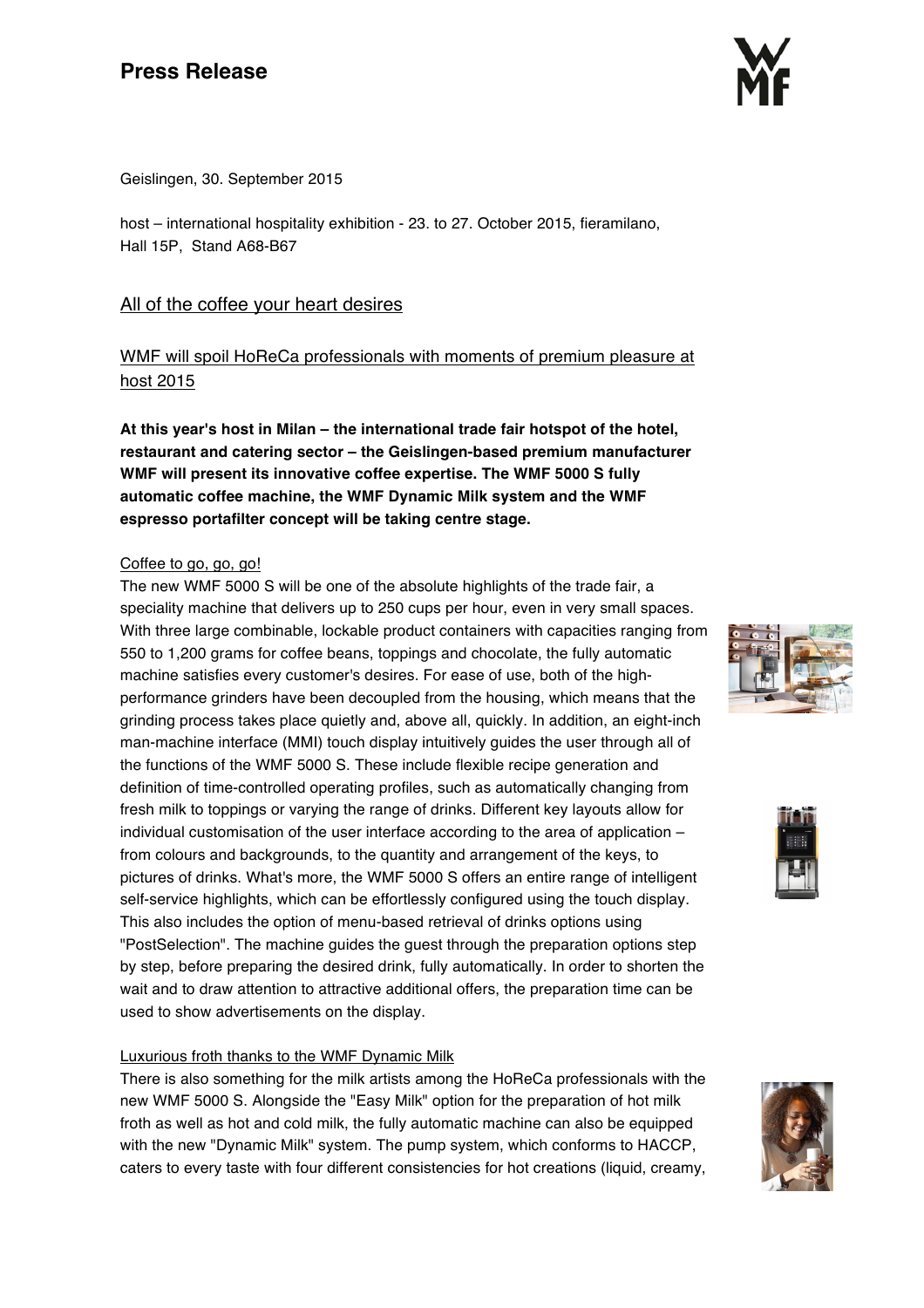#### Blatt 2

firm and airy) and three options for milk-based speciality coffees (liquid, creamy, firm) with cold froth. Depending on the desired temperature, firmness and porosity, the beverage is made up of between 60 to 90 per cent froth. Steam heating, in keeping with the traditional barista method, ensures that the intense milk flavour is fully preserved in every consistency of froth. The cleaning process of the WMF Dynamic Milk will also impress users from start to finish. The new "Clean in Place" method guarantees time-saving, HACCP-compliant cleaning, during which the milk frother remains in the unit and no longer needs to be removed. The new milk system is also available for the "little brother" of the WMF 5000 S, the fully automatic WMF 1500 S, which has a capacity of up to 180 cups.

### Everyone can be a barista: perfect espresso, automatically crafted

Anyone who seeks to combine the perfect results and operating speed of a WMF fully automatic machine with the emotional aspects of traditional coffee culture will find the ideal coffee concept in the fully automatic "WMF espresso" portafilter. Pioneering a new machine era, it represents a revolutionary type of coffee-making. Every user succeeds in creating barista-quality espresso and café crème at the first go. The secret: all of the usually manual steps are carried out fully automatically with the WMF espresso. Service staff continue to work in the traditional way front of house, where it is important to have the hiss and steam. In this way, the whole preparation process of the coffee is characterised by high process stability and speed. Lengthy and costly training courses are things of the past. The user inserts the portafilter into the machine and selects the desired drink – that's it. Frothing milk at the same time is also child's play with the new WMF espresso. Along with a traditional manual steam wand, the machine also has an "auto steam" function, which automatically produces hot milk and milk froth in up to three different consistencies.





#### **Photo request**

You can see images on our media portal at http://press-n-relations.amid-pr.com (search for ..WMF-HOST-2015 "). We will also be pleased to send you this file by email on request. Contact: wmf@press-n-relations.de.



At this year's host in Milan – the international trade fair hotspot of the hotel, restaurant and catering sector – WMF will present its innovative coffee expertise.